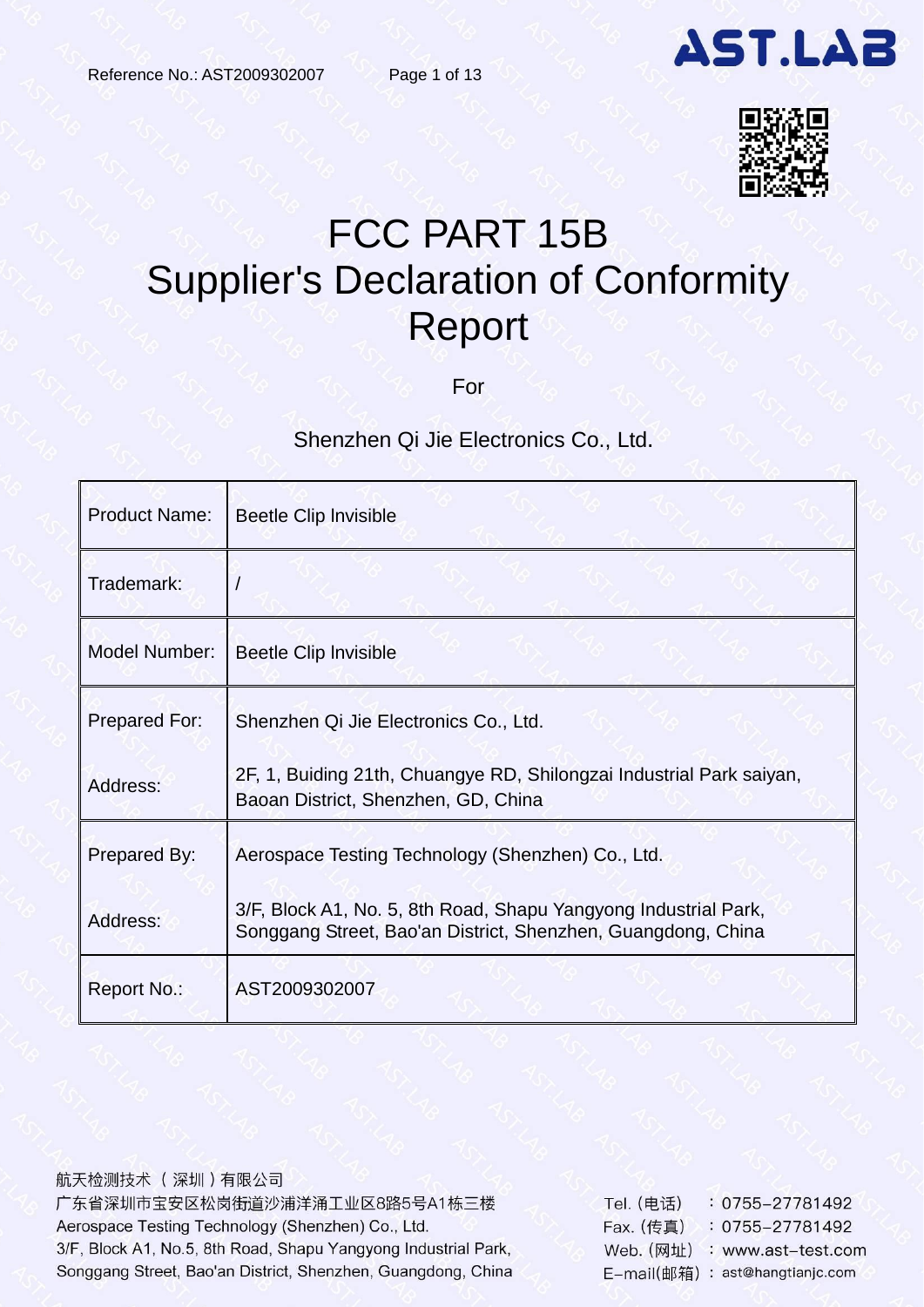

## **TABLE OF CONTENT**

| <b>Test Report Declaration</b> | Page |
|--------------------------------|------|
|                                |      |
| 1.1.                           |      |
| 12 <sup>°</sup>                |      |
| 1.3.                           |      |
| 1.4.                           |      |
|                                |      |
| 3.1.                           |      |
| 3.2.                           |      |
| 3.3.                           |      |
| 3.4.                           |      |
| 3.5.                           |      |
| 3.6.                           |      |
| 3.7.                           |      |
|                                |      |
| 4.1.                           |      |
| 4.2.                           |      |
| 4.3.                           |      |
| 4.4.                           |      |
| 4.5                            |      |
| 4.6.                           |      |
| 4.7.                           |      |
|                                |      |
| 5.                             |      |

航天检测技术 (深圳)有限公司

广东省深圳市宝安区松岗街道沙浦洋涌工业区8路5号A1栋三楼 Aerospace Testing Technology (Shenzhen) Co., Ltd. 3/F, Block A1, No.5, 8th Road, Shapu Yangyong Industrial Park, Songgang Street, Bao'an District, Shenzhen, Guangdong, China

0755-27781492 Tel. (电话) Fax. (传真) : 0755-27781492 Web. (网址) : www.ast-test.com E-mail(邮箱): ast@hangtianjc.com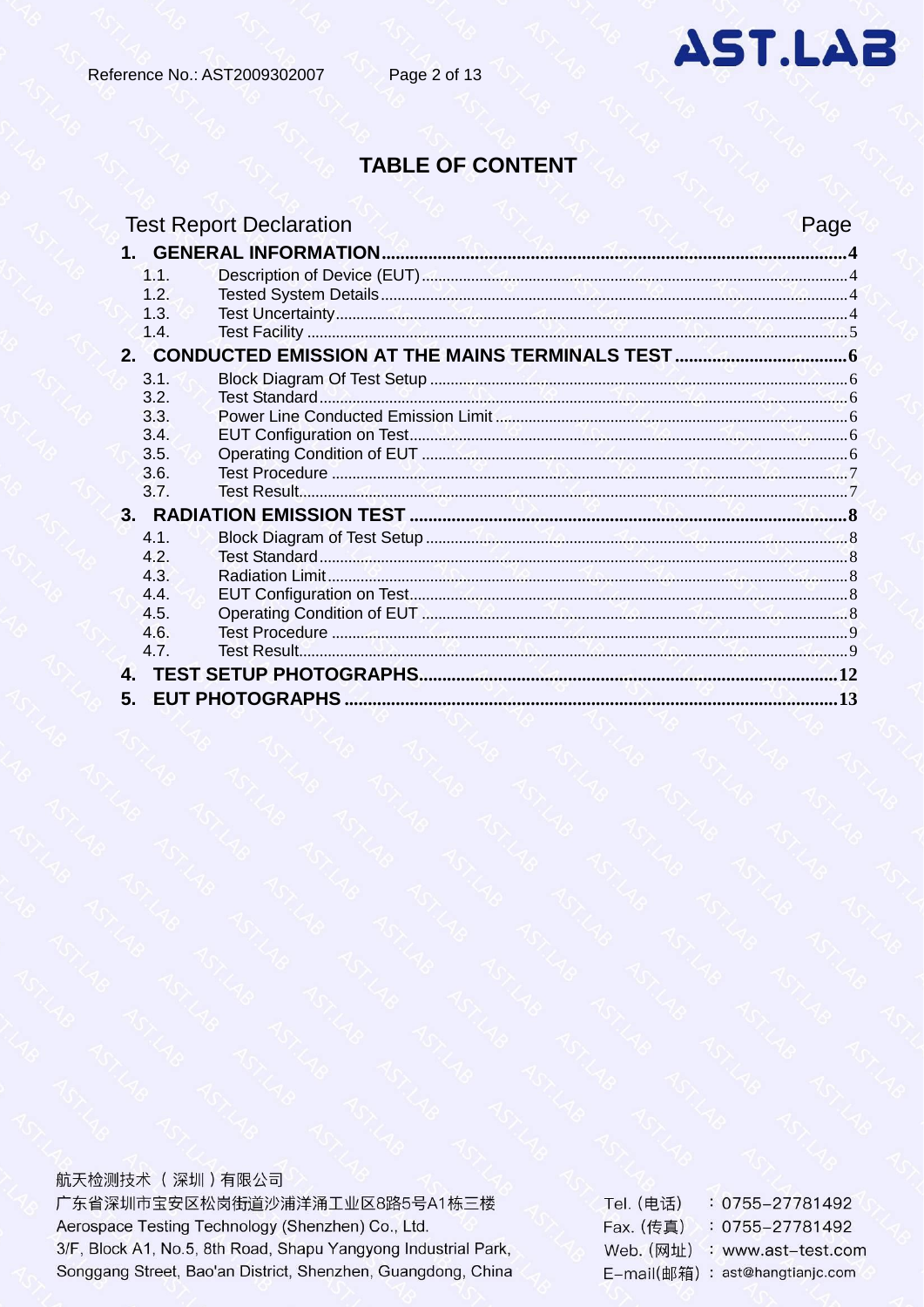## **Aerospace Testing Technology (Shenzhen) Co., Ltd.**

| Applicant                   | : Shenzhen Qi Jie Electronics Co., Ltd.                                                                     |
|-----------------------------|-------------------------------------------------------------------------------------------------------------|
| <b>Address</b>              | 2F, 1, Buiding 21th, Chuangye RD, Shilongzai Industrial Park saiyan,<br>Baoan District, Shenzhen, GD, China |
| Manufacturer                | : Shenzhen Qi Jie Electronics Co., Ltd.                                                                     |
| <b>Address</b>              | 2F, 1, Buiding 21th, Chuangye RD, Shilongzai Industrial Park saiyan,<br>Baoan District, Shenzhen, GD, China |
| <b>EUT</b>                  | : Beetle Clip Invisible                                                                                     |
| <b>Model Number</b>         | : Beetle Clip Invisible                                                                                     |
| <b>Trademark</b>            | $: \mathcal{A}$                                                                                             |
| <b>Test Date</b>            | : Sep. 29, 2020 to Oct. 15, 2020                                                                            |
| Date Of Report              | : Oct. $15, 2020$                                                                                           |
| <b>Test Result</b>          | The equipment under test was found to be compliance with the<br>requirements of the standards applied.      |
| <b>Test Procedure Used:</b> |                                                                                                             |
| FCC Part 15 B               |                                                                                                             |

ANSI C63.4: 2014

Tested Engineer : Mason

Reviewed Supervisor : Lucas

Authorized Signatory : Thomas





*This test report is based on a single evaluation of one sample of above mentioned products. It is not permitted to be duplicated in extracts without written approval of Aerospace Testing Technology (Shenzhen) Co., Ltd.*

航天检测技术 (深圳)有限公司 广东省深圳市宝安区松岗街道沙浦洋涌工业区8路5号A1栋三楼 Aerospace Testing Technology (Shenzhen) Co., Ltd. 3/F, Block A1, No.5, 8th Road, Shapu Yangyong Industrial Park, Songgang Street, Bao'an District, Shenzhen, Guangdong, China

Tel. (电话) 0755-27781492 Fax. (传真)  $: 0755 - 27781492$ Web. (网址) : www.ast-test.com E-mail(邮箱): ast@hangtianjc.com

**AST.LAB**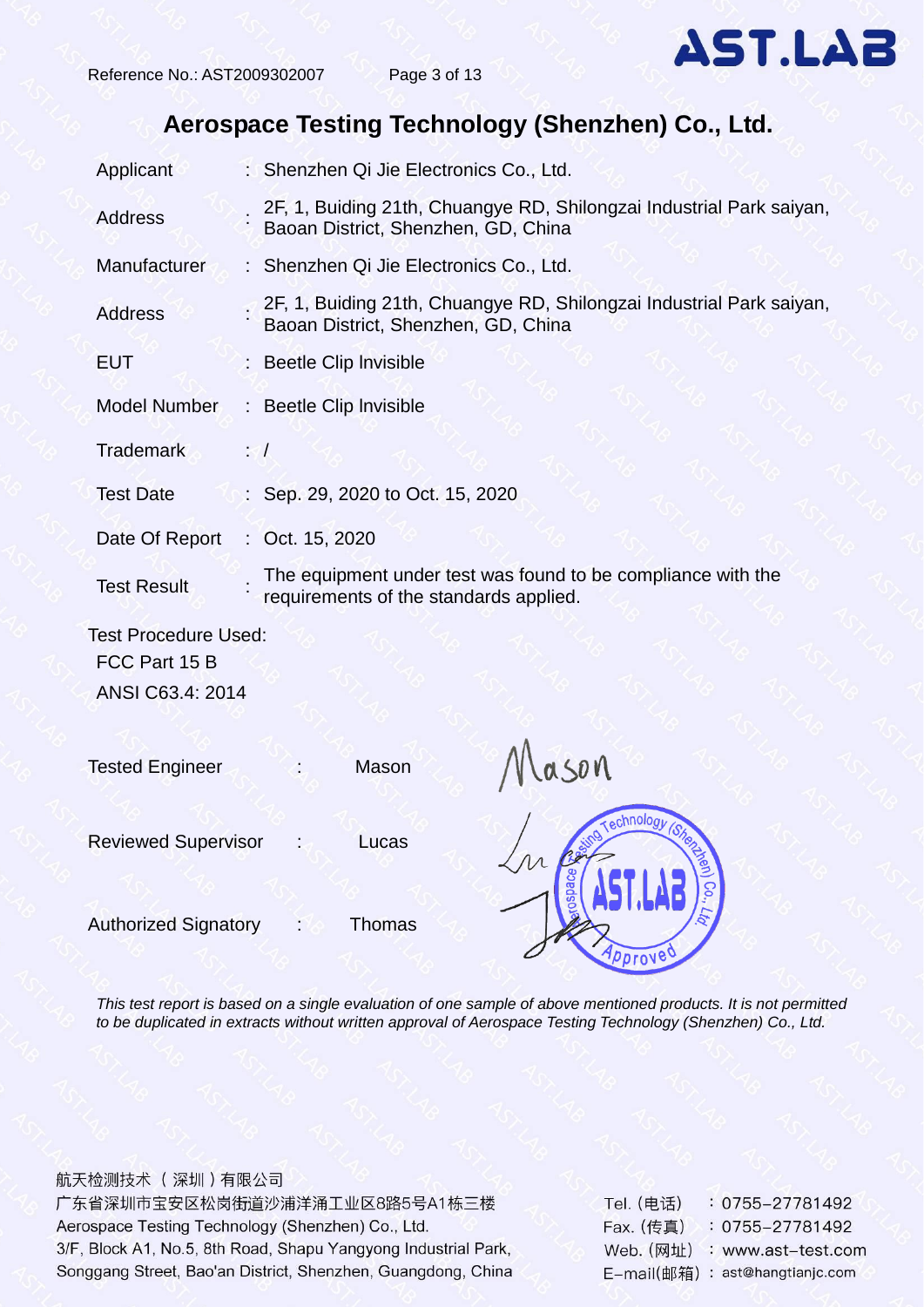# <span id="page-3-1"></span><span id="page-3-0"></span>**1. GENERAL INFORMATION**

1.1.Description of Device (EUT)

EUT : Beetle Clip Invisible

Trademark : /

Model Number : Beetle Clip Invisible

Power Supply : DC36V 5.5A

Test Supply : DC36V

# <span id="page-3-2"></span>1.2.Tested System Details None.

<span id="page-3-3"></span>

| 1.3. Test Uncertainty                 |               |
|---------------------------------------|---------------|
| <b>Conducted Emission Uncertainty</b> | $\pm 2.66$ dB |
| <b>Radiated Emission Uncertainty</b>  | $\pm 4.26$ dB |

航天检测技术 (深圳)有限公司 广东省深圳市宝安区松岗街道沙浦洋涌工业区8路5号A1栋三楼 Aerospace Testing Technology (Shenzhen) Co., Ltd. 3/F, Block A1, No.5, 8th Road, Shapu Yangyong Industrial Park, Songgang Street, Bao'an District, Shenzhen, Guangdong, China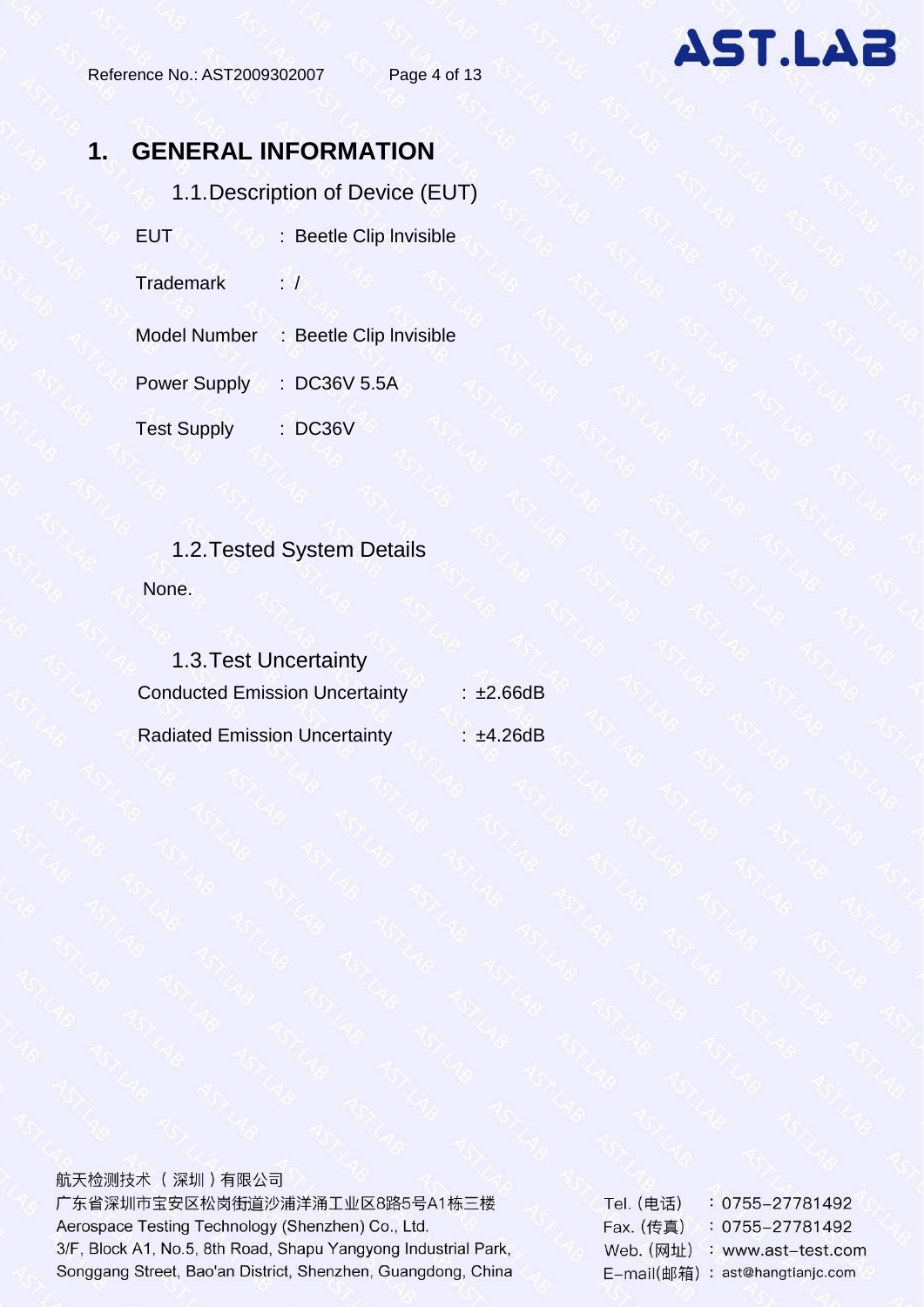

<span id="page-4-0"></span>

| 1.4. Test Facility      |                                                                                                                                      |
|-------------------------|--------------------------------------------------------------------------------------------------------------------------------------|
| <b>Site Description</b> |                                                                                                                                      |
| Name of Firm            | : Aerospace Testing Technology (Shenzhen) Co., Ltd.                                                                                  |
| <b>Site Location</b>    | 3/F, Block A1, No. 5, 8th Road, Shapu Yangyong<br>: Industrial Park, Songgang Street, Bao'an District,<br>Shenzhen, Guangdong, China |
| <b>Test Location</b>    | Building A and D, No.1 Hedong Three Road, Jinxia<br>: Community, Changan Town, Dongguan City,<br>Guangdong, China                    |

航天检测技术 (深圳)有限公司 广东省深圳市宝安区松岗街道沙浦洋涌工业区8路5号A1栋三楼 Aerospace Testing Technology (Shenzhen) Co., Ltd. 3/F, Block A1, No.5, 8th Road, Shapu Yangyong Industrial Park, Songgang Street, Bao'an District, Shenzhen, Guangdong, China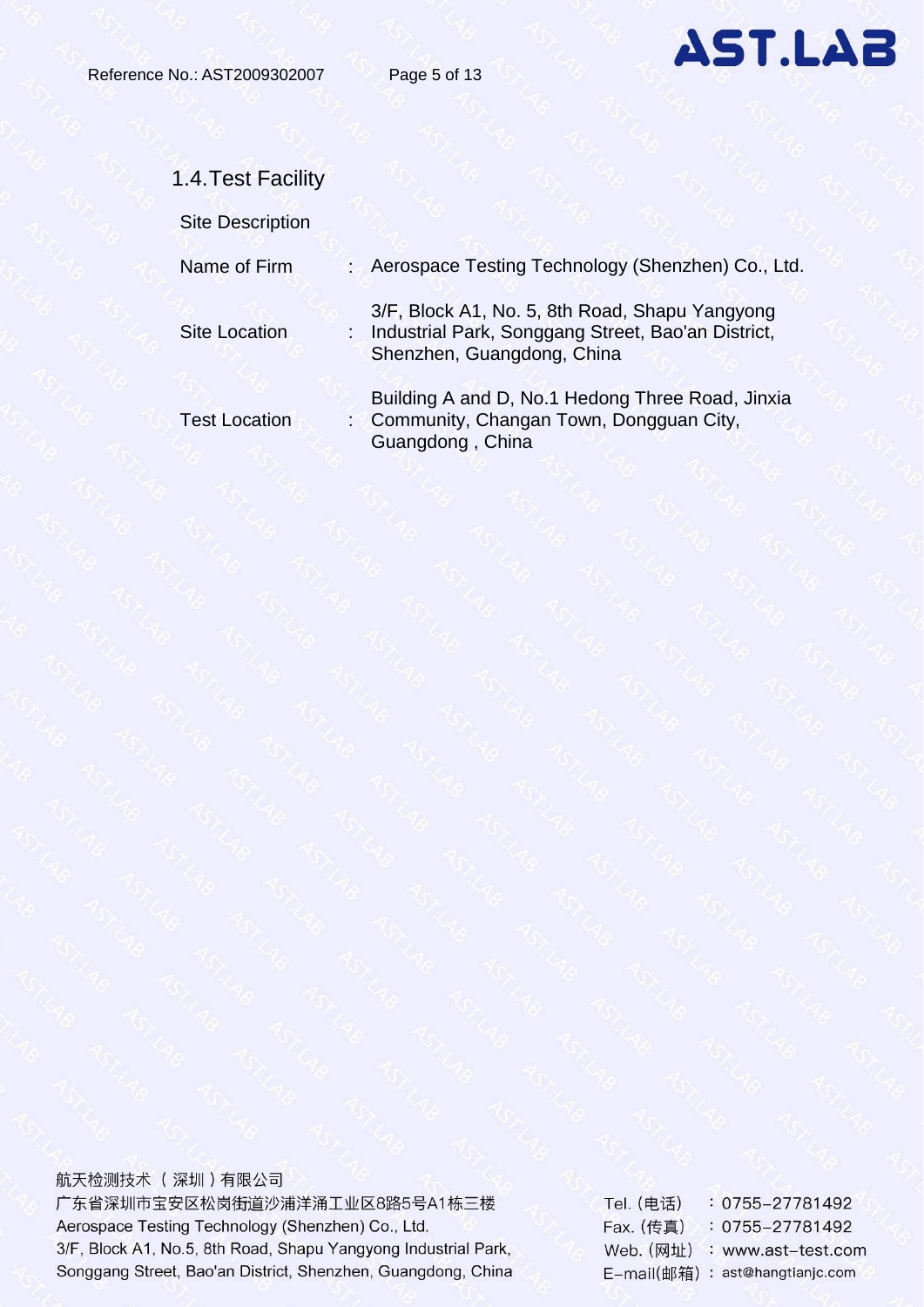## <span id="page-5-0"></span>**2. CONDUCTED EMISSION AT THE MAINS TERMINALS TEST**

<span id="page-5-1"></span>2.1.Block Diagram Of Test Setup



### <span id="page-5-2"></span>2.2.Test Standard

#### FCC PART 15 B

#### <span id="page-5-3"></span>2.3.Power Line Conducted Emission Limit

| Frequency                             | Limits $dB(\mu V)$ |               |  |  |
|---------------------------------------|--------------------|---------------|--|--|
| <b>MHz</b>                            | Quasi-peak Level   | Average Level |  |  |
| 0.15<br>0.50<br>$\tilde{\phantom{a}}$ | $66 - 56*$         | $56 - 46*$    |  |  |
| 5.00<br>0.50<br>$\tilde{\phantom{a}}$ | 56                 | 46            |  |  |
| 30.00<br>$\tilde{\phantom{a}}$        | 60                 | 50            |  |  |

Notes:1. \*Decreasing linearly with logarithm of frequency.

2. The lower limit shall apply at the transition frequencies.

#### <span id="page-5-4"></span>2.4.EUT Configuration on Test

The following equipments are installed on conducted emission test to meet FCC PART 15 B requirement and operating in a manner which tends to maximize its emission characteristics in a normal application.

## <span id="page-5-5"></span>2.5.Operating Condition of EUT

3.5.1 Setup the EUT and simulators as shown in Section 3.1.

- 3.5.2 Turn on the power of all equipments.
- 3.5.3 Let the EUT work in test modes and test it.

#### 航天检测技术 (深圳)有限公司

广东省深圳市宝安区松岗街道沙浦洋涌工业区8路5号A1栋三楼 Aerospace Testing Technology (Shenzhen) Co., Ltd. 3/F, Block A1, No.5, 8th Road, Shapu Yangyong Industrial Park, Songgang Street, Bao'an District, Shenzhen, Guangdong, China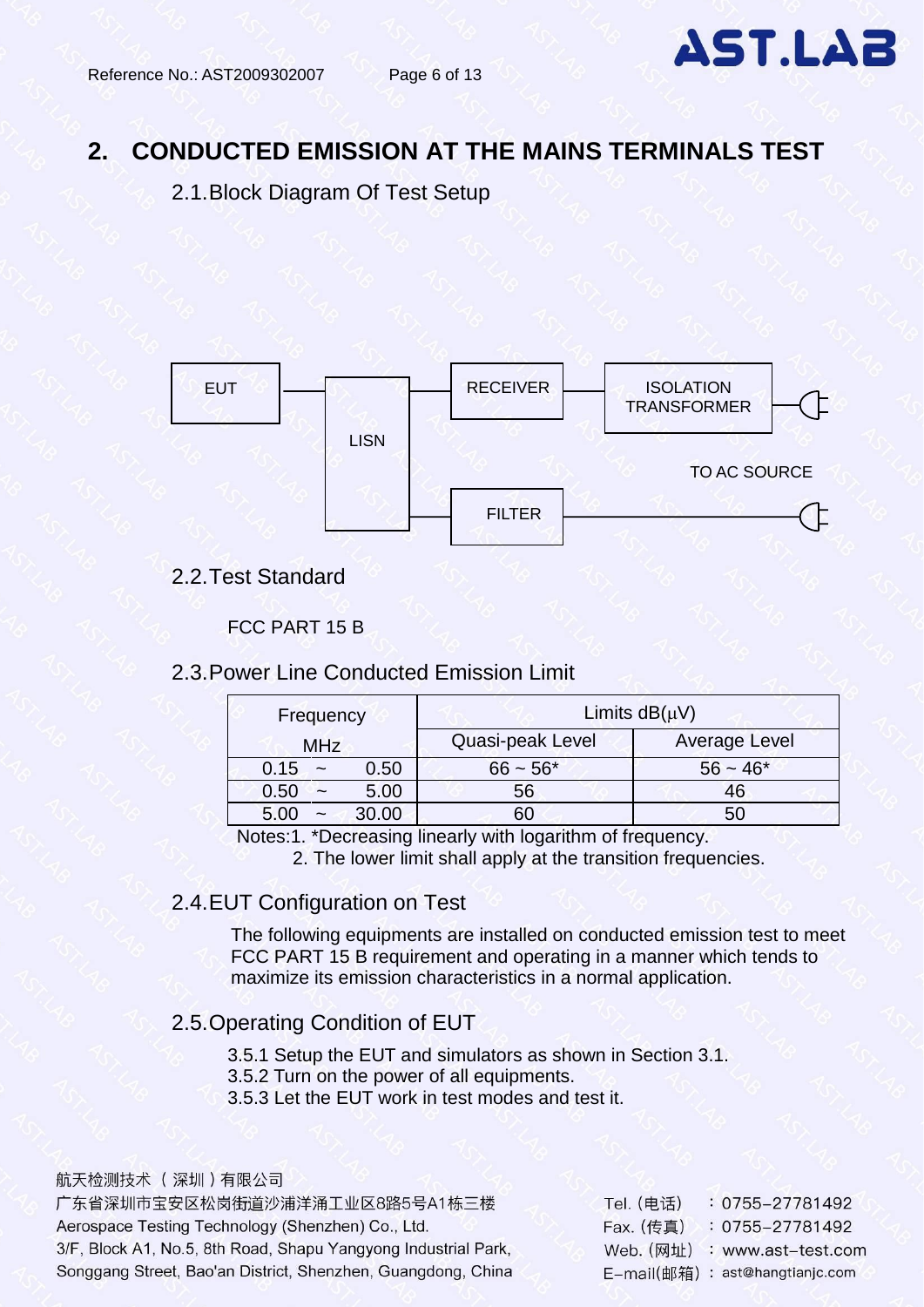

### <span id="page-6-0"></span>2.6.Test Procedure

The EUT is put on the ground and connected to the AC mains through a Artificial Mains Network (AMN). This provided a 50ohm coupling impedance for the tested equipments. Both sides of AC line are checked to find out the maximum conducted emission levels according to the **FCC PART 15 B** regulations during conducted emission test.

The bandwidth of the test receiver (R&S Test Receiver ESCI) is set at 10KHz.

The frequency range from 150 KHz to 30 MHz is investigated.

### <span id="page-6-1"></span>2.7.Test Result

Not applicable. The EUT is supplied by DC Power.

航天检测技术 (深圳)有限公司 广东省深圳市宝安区松岗街道沙浦洋涌工业区8路5号A1栋三楼 Aerospace Testing Technology (Shenzhen) Co., Ltd. 3/F, Block A1, No.5, 8th Road, Shapu Yangyong Industrial Park, Songgang Street, Bao'an District, Shenzhen, Guangdong, China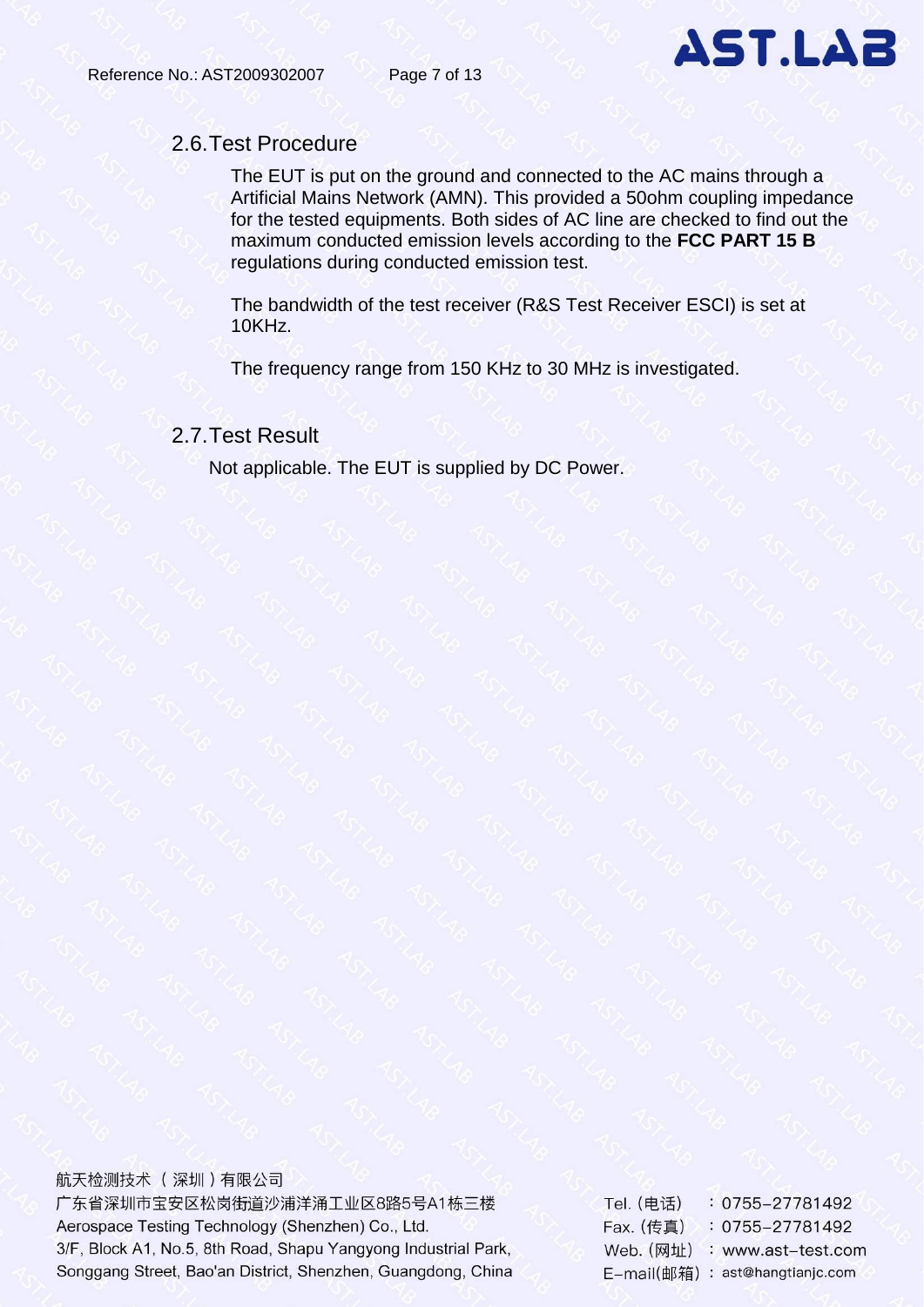

## <span id="page-7-0"></span>**3. RADIATION EMISSION TEST**

#### <span id="page-7-1"></span>3.1.Block Diagram of Test Setup

#### Antenna Tower





#### <span id="page-7-2"></span>3.2.Test Standard

#### FCC PART 15 B

#### 3.3.Radiation Limit

<span id="page-7-3"></span>

| <b>FREQUENCY</b><br>(MHz) | <b>DISTANCE</b><br>(Meters) | <b>FIELD STRENGTHS LIMITS</b><br>$(dB\muV/m)$ |
|---------------------------|-----------------------------|-----------------------------------------------|
| $30 - 88$                 |                             | 40.0                                          |
| $88 - 216$                |                             | 43.5                                          |
| $216 - 960$               |                             | 46.0                                          |
| $960 - 1000$              |                             | 54.0                                          |

## <span id="page-7-4"></span>3.4.EUT Configuration on Test

The FCC PART 15 B regulations test method must be used to find the maximum emission during radiated emission test.

The configuration of EUT is the same as used in conducted emission test. Please refer to Section 2.2.

### <span id="page-7-5"></span>3.5.Operating Condition of EUT

Same as conducted emission test, which is listed in Section 2.2 except the test set up replaced as Section 4.1.

航天检测技术 (深圳)有限公司

广东省深圳市宝安区松岗街道沙浦洋涌工业区8路5号A1栋三楼 Aerospace Testing Technology (Shenzhen) Co., Ltd. 3/F, Block A1, No.5, 8th Road, Shapu Yangyong Industrial Park, Songgang Street, Bao'an District, Shenzhen, Guangdong, China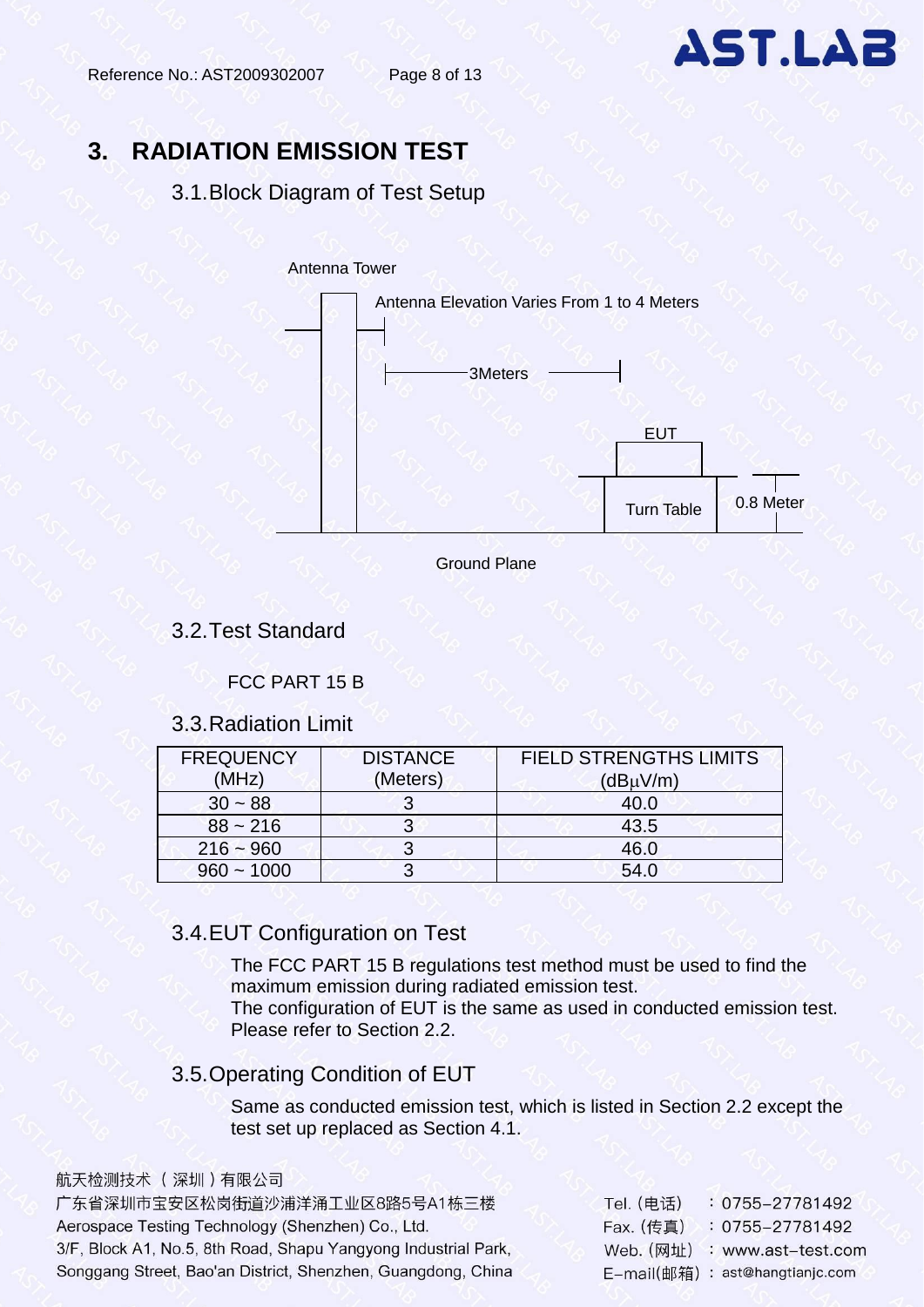

#### <span id="page-8-0"></span>3.6.Test Procedure

The EUT and its simulators are placed on a turned table that is 0.8 meter above the ground. The turned table can rotate 360 degrees to determine the position of the maximum emission level. The EUT is set 3 meters away from the receiving antenna that is mounted on the antenna tower. The antenna can move up and down between 1 meter and 4 meters to find out the maximum emission level. Broadband antenna (calibrated biconical and log periodical antenna) is used as receiving antenna. Both horizontal and vertical polarization of the antenna is set on test. In order to find the maximum emission levels, the interface cable must be manipulated according to FCC PART 15 B on radiated emission test.

The bandwidth setting on the field strength meter (R&S Test Receiver ESCI) is set at 120KHz below 1GHz, set at 1MHz above 1GHz

The frequency range from 30MHz to 1000MHz is checked.

The highest frequency of the internal sources of the EUT was below 108MHz, so the measurement was only made up to 1GHz.

#### <span id="page-8-1"></span>3.7.Test Result

PASS

航天检测技术 (深圳)有限公司 广东省深圳市宝安区松岗街道沙浦洋涌工业区8路5号A1栋三楼 Aerospace Testing Technology (Shenzhen) Co., Ltd. 3/F, Block A1, No.5, 8th Road, Shapu Yangyong Industrial Park, Songgang Street, Bao'an District, Shenzhen, Guangdong, China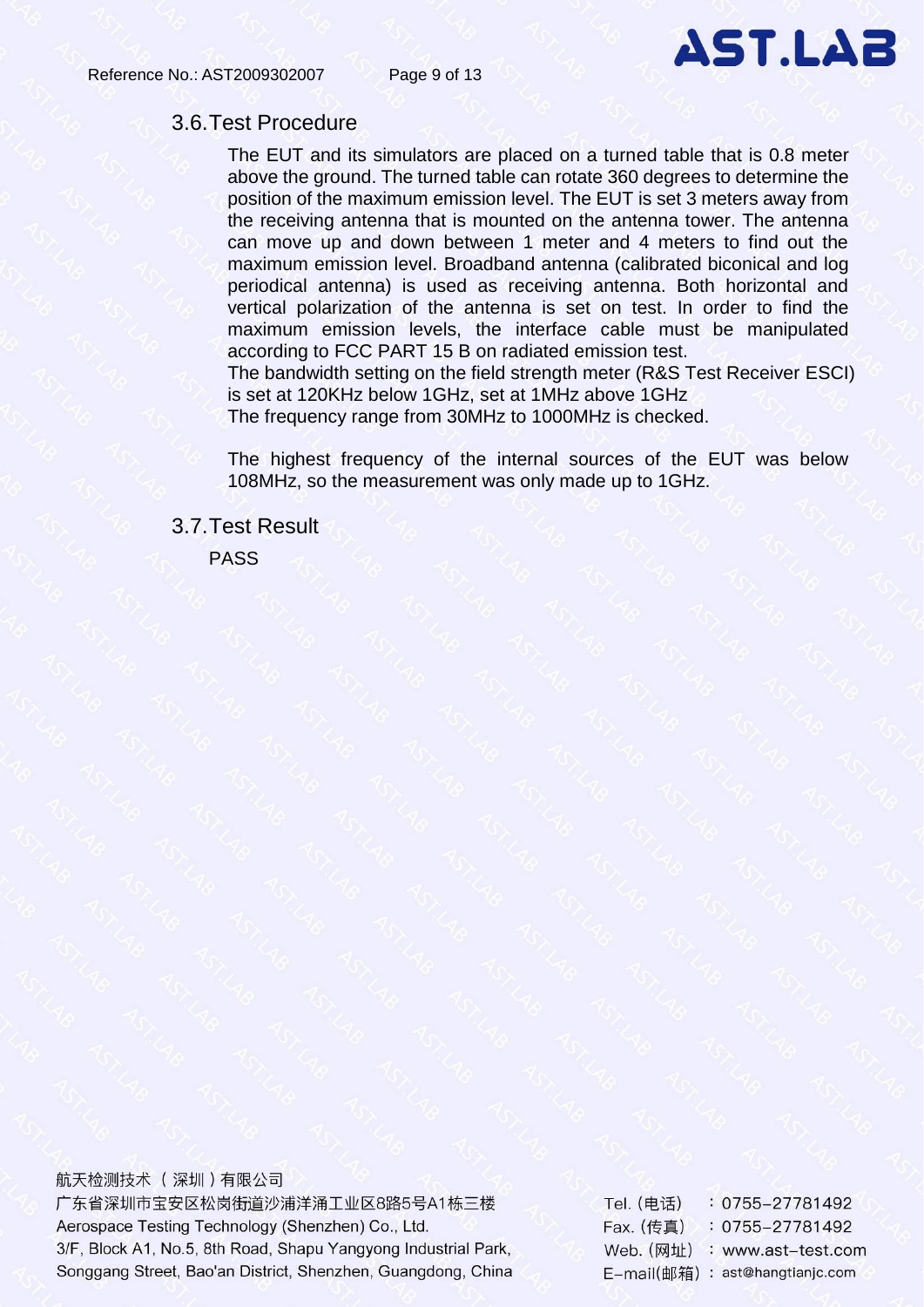

| <b>Radiation Emission Test Data</b> |                |                           |                |  |  |
|-------------------------------------|----------------|---------------------------|----------------|--|--|
| Temperature:                        | $25.6^{\circ}$ | <b>Relative Humidity:</b> | 154.3%         |  |  |
| Pressure:                           | $11009$ h $Pa$ | Phase:                    | Horizontal     |  |  |
| Test Voltage:                       | IDC 36V        | Test Mode:                | <b>Working</b> |  |  |



#### 航天检测技术 (深圳)有限公司

广东省深圳市宝安区松岗街道沙浦洋涌工业区8路5号A1栋三楼 Aerospace Testing Technology (Shenzhen) Co., Ltd. 3/F, Block A1, No.5, 8th Road, Shapu Yangyong Industrial Park, Songgang Street, Bao'an District, Shenzhen, Guangdong, China

0755-27781492 Tel. (电话) Fax. (传真) : 0755-27781492 Web. (网址) : www.ast-test.com E-mail(邮箱): ast@hangtianjc.com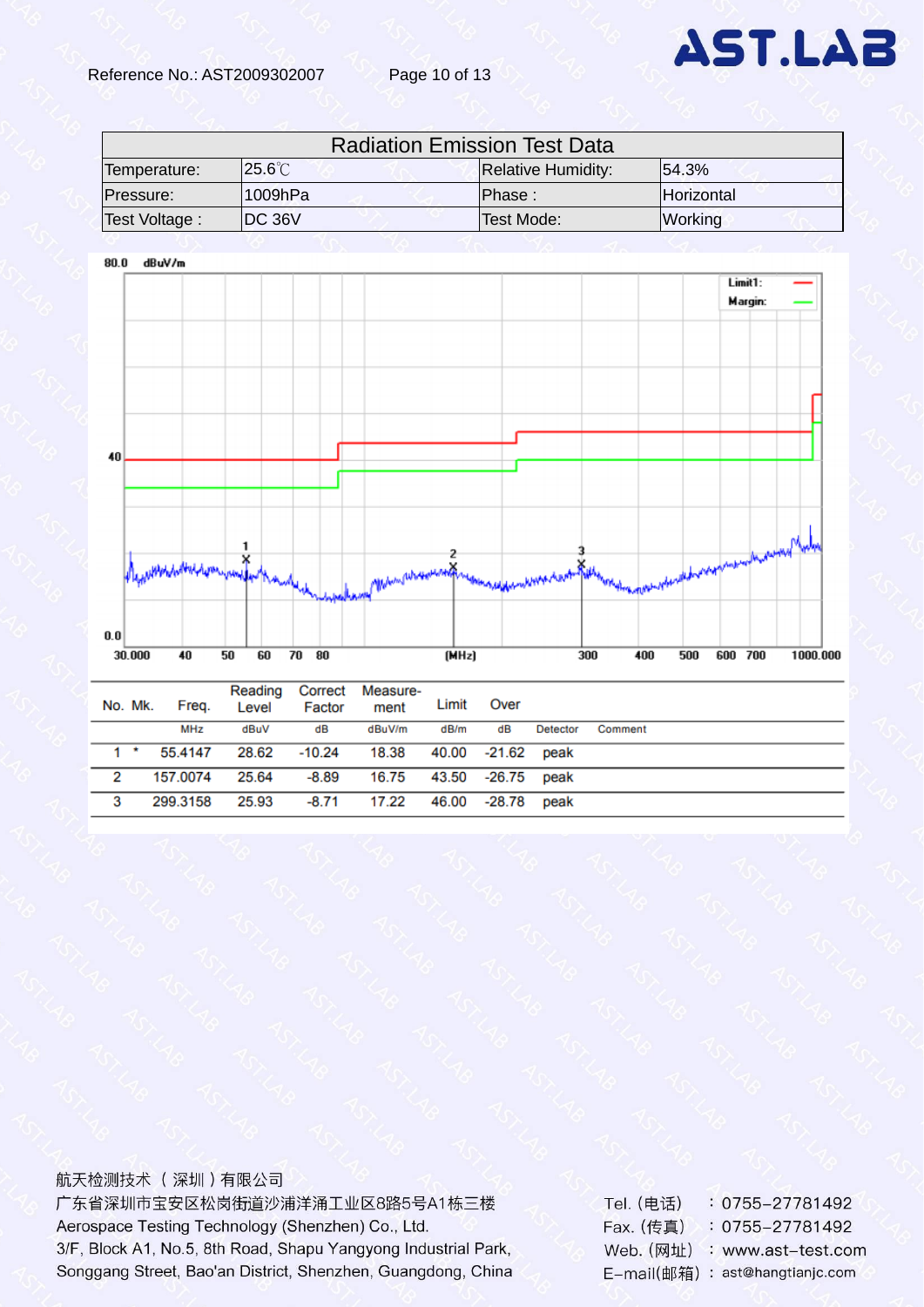| <b>Radiation Emission Test Data</b> |                  |                           |          |  |  |
|-------------------------------------|------------------|---------------------------|----------|--|--|
| Temperature:                        | $25.6^{\circ}$ C | <b>Relative Humidity:</b> | 154.3%   |  |  |
| Pressure:                           | l1009hPa.        | Phase:                    | Vertical |  |  |
| Test Voltage:                       | IDC 36V          | Test Mode:                | Working  |  |  |



|   |      | No. Mk. Freq. Level Factor                          |      |    | ment Limit Over                      |  |          |         |
|---|------|-----------------------------------------------------|------|----|--------------------------------------|--|----------|---------|
|   |      | MHz                                                 | dBuV | dB | dBuV/m dB/m dB                       |  | Detector | Comment |
|   | $1*$ | 62.6507                                             |      |    | 30.80 -11.07 19.73 40.00 -20.27 peak |  |          |         |
| 2 |      | 135.0319                                            |      |    | 26.88 -9.54 17.34 43.50 -26.16 peak  |  |          |         |
| 3 |      | 302.4812  34.83  -15.64  19.19  46.00  -26.81  peak |      |    |                                      |  |          |         |

#### <span id="page-10-0"></span>航天检测技术 (深圳)有限公司

广东省深圳市宝安区松岗街道沙浦洋涌工业区8路5号A1栋三楼 Aerospace Testing Technology (Shenzhen) Co., Ltd. 3/F, Block A1, No.5, 8th Road, Shapu Yangyong Industrial Park, Songgang Street, Bao'an District, Shenzhen, Guangdong, China Tel. (电话) : 0755-27781492 Fax. (传真) : 0755-27781492 Web. (网址) : www.ast-test.com E-mail(邮箱): ast@hangtianjc.com

**AST.LAB**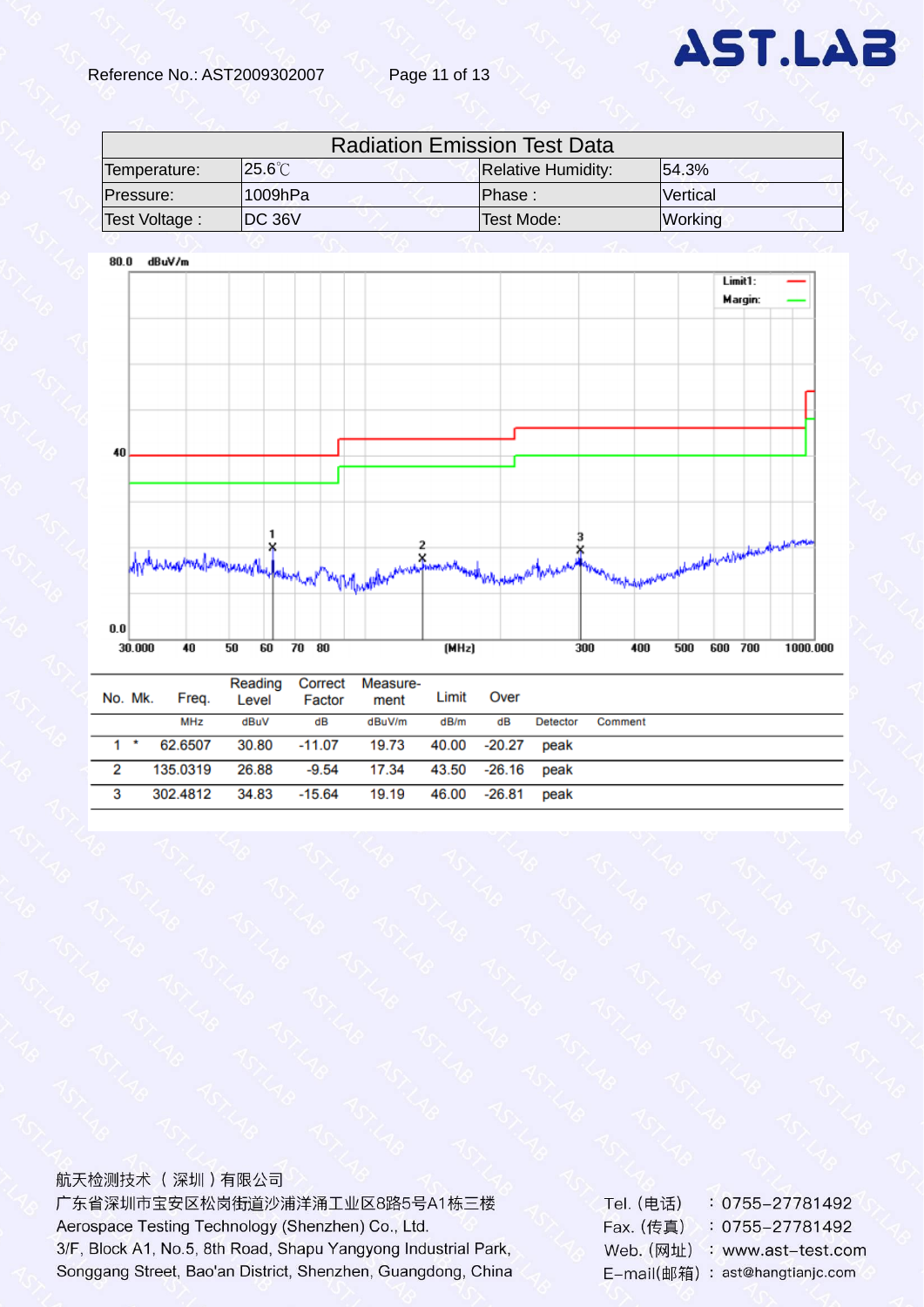# **4. TEST SETUP PHOTOGRAPHS**



航天检测技术 (深圳)有限公司 广东省深圳市宝安区松岗街道沙浦洋涌工业区8路5号A1栋三楼 Aerospace Testing Technology (Shenzhen) Co., Ltd. 3/F, Block A1, No.5, 8th Road, Shapu Yangyong Industrial Park, Songgang Street, Bao'an District, Shenzhen, Guangdong, China